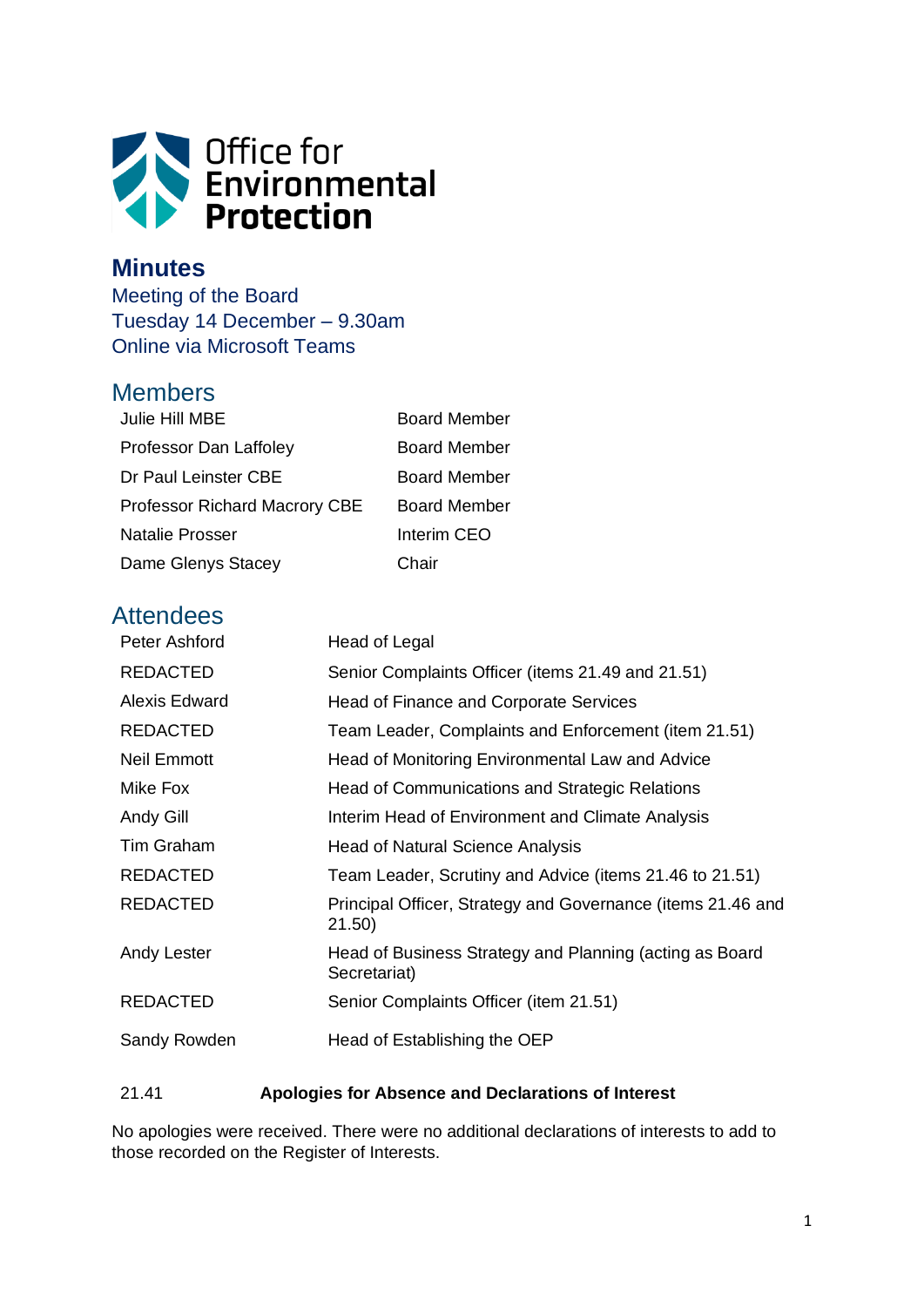The Board welcomed Mike Fox, Head of Communications and Strategic Relations and Tim Graham, Head of Natural Science to the OEP and congratulated them on their appointment.

The Board recorded its thanks to Sandy Rowden, Head of Establishing the OEP and Maniv Pathak, Head of Insights and Analysis who have or will shortly leave the OEP for their extensive contributions to the work of the Interim OEP to date.

# 21.42 **Minutes and matters arising**

The Board **AGREED** the minutes of the meeting of 4 November 2021, and the matters arising were noted. The matters arising report is to be amended to provide greater focus on those matters which must be drawn to the Board's attention. **ACTION** Head of Business Strategy and Planning

## 21.43 **Matters decided by electronic business**

The Board recorded that it had taken a decision by electronic business on 15 November in accordance with its rules of procedure.

The Board had **AGREED** to ratify decisions of the Interim OEP Board set out in the papers circulated as decisions of the OEP Board. It **AGREED** to ratify the execution on behalf of the OEP of a Partnership Agreement between Defra Group Human Resources and OEP for the provision of HR services, dated 17 August 2021.

# 21.44 **Report of the Interim CEO Designate**

The Interim CEO introduced her paper which outlined progress made, and certain risks under management.

The Board was informed that the OEP's monitoring report of the 25-year environment plan is now to be considered at a later Board meeting. This is reflective of an initially over ambitious delivery plan. A revised publication date is to be confirmed in the new year.

The OEP continues to receive a volume of enquiries in excess of the number of complaints. Some complaints are not of sufficient quality for the OEP to effectively consider. Each of these risks creating capacity challenges for OEP and action is being considered for how to manage the quality of incoming complaints, and improve signposting available on OEP's website.

The Board queried how any conflict of interest of staff joining the OEP would be managed, in particular where they are recruited from an organisation subject to a complaint they may have been party to. Conflict of interest policies and declarations are in place. **ACTION** Head of Business Strategy and Planning to consider the effectiveness of controls in these circumstances.

The Board was informed of delays to policy consultations in Defra. These need to be anticipated and appropriate flexibility retained to manage operationally, particularly when commissioning external expertise.

An update on progress in establishing the OEP was provided. Progress is good, thanks to agility in the team to respond to circumstances as they emerge as infrastructure is delivered. The Board noted that there had been delay in delivery of IT equipment, but that a revised delivery plan is now in place and impacts managed. The staff transfer scheme is progressing to plan. The Board noted a need to update the website imagery to better reflect OEP's remit, and what we do. **ACTION** Head of Communications and Strategic Relations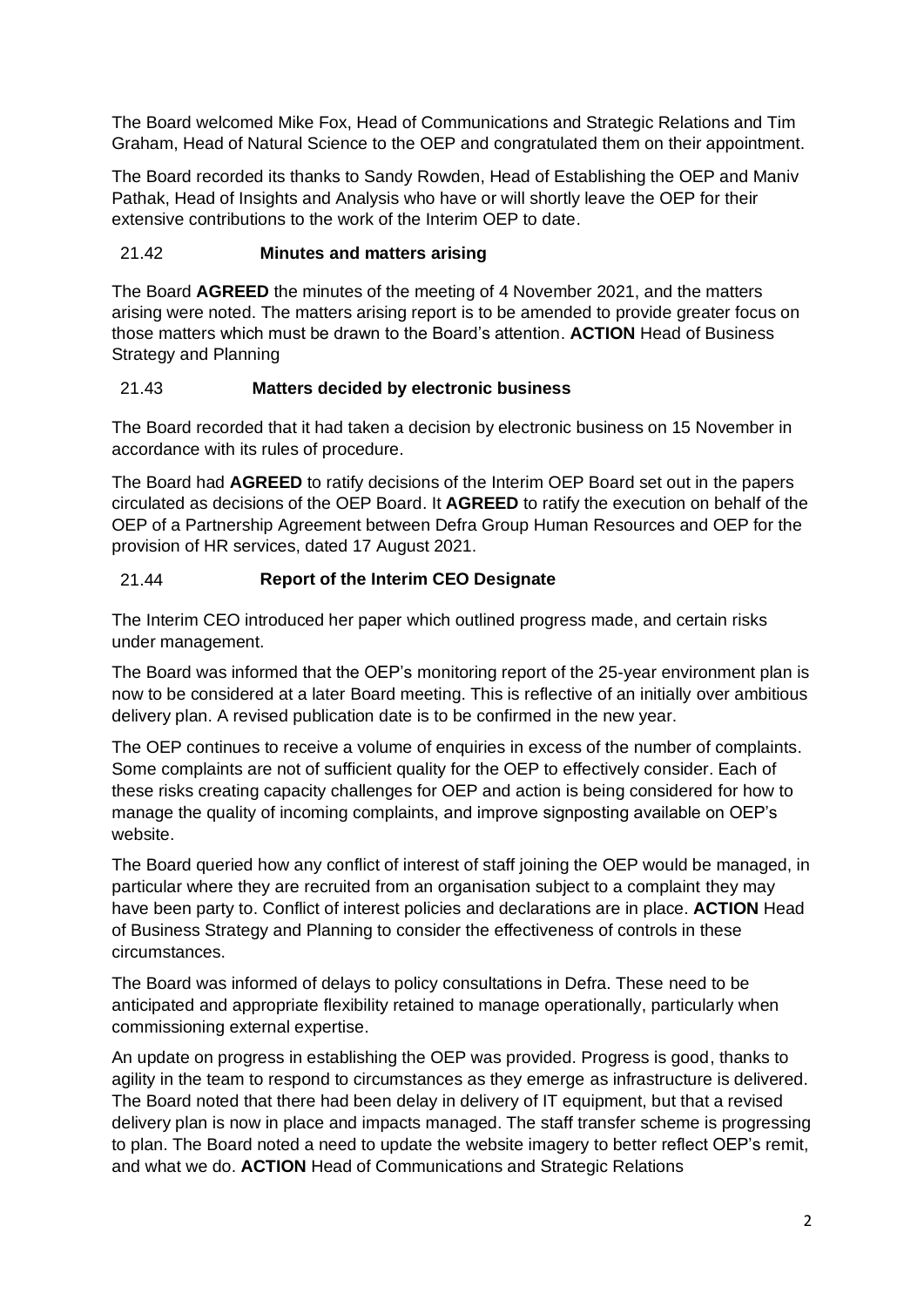The Board had previously been informed that Defra had decided that the OEP's budget is not to be subject to a ring-fence by HM Treasury, and instead by a ring-fence within the Defra group. There remains uncertainty on how this ring-fence is to be operationalised. A business planning process to allocate Defra's funding between its business units and arm'slength bodies has begun, before this is resolved. The Interim CEO explained that the OEP is pressing hard for clarity on how the OEP's budget is to be ring-fenced, and for a means to be established for the OEP to participate in business planning in a way which is appropriately governed for its particular role and constitutional arrangements. *This section has been redacted as its publication would be prejudicial to the effective conduct of public affairs.*

The Board expressed its resolute support for the Chair and Interim CEO continuing to press that ministerial commitments given to Parliament in respect of the safeguards for the OEP's budget, including a ring-fence, are honoured in practice. The Board stressed the need for the OEP to not be constrained by any headcount restriction which fettered its ability to operate as intended. It urged officers to continue to strenuously pursue resolution. The Board offered its full support to the Interim CEO and Chair in escalation, if needed.

The launch event planned for 24 January is to be replanned as a virtual event. The Board judged it important that the event is a purposeful engagement, and encouraged Officers to consider it an opportunity for expanding OEP's reach. *This section has been redacted as its publication would be prejudicial to the effective conduct of public affairs.*

#### 21.45 **Framework Document**

The Head of Legal introduced the paper, and outlined the progress made in developing and agreeing a framework document. The Interim CEO declared her interest in the provisions of the document relating to arrangements between the Board and accounting officer.

The Board **AGREED** that the OEP should seek to agree a tripartite framework document with Defra and DAERA in anticipation of receiving a Northern Ireland remit in early 2022.

The Board considered the outstanding issues for agreement. The Board expressed its firm view that the framework document must be right, and properly reflect the OEP's role and constitution. It would not agree to any document that did not do so. Officers should aim to secure the framework document is agreed, but not compromise on its substance.

*This section has been redacted as its publication would be prejudicial to the effective conduct of public affairs.* It **AGREED** that the OEP should be flexible in agreeing outstanding points with Defra (and DAERA) where this does not impinge on its fundamental interests, but that the OEP should hold firmly to the principles that the final document must:

- (a) reflect provisions of the Environment Act that limit what can lawfully be included;
- (b) protect the OEP's independence, with provisions that give meaning to the Secretary of State's and DAERA's duties regarding independence; and
- (c) document a process for OEP budget-setting that safeguards OEP funding, consistent with the numerous commitments ministers have made to Parliament in this respect.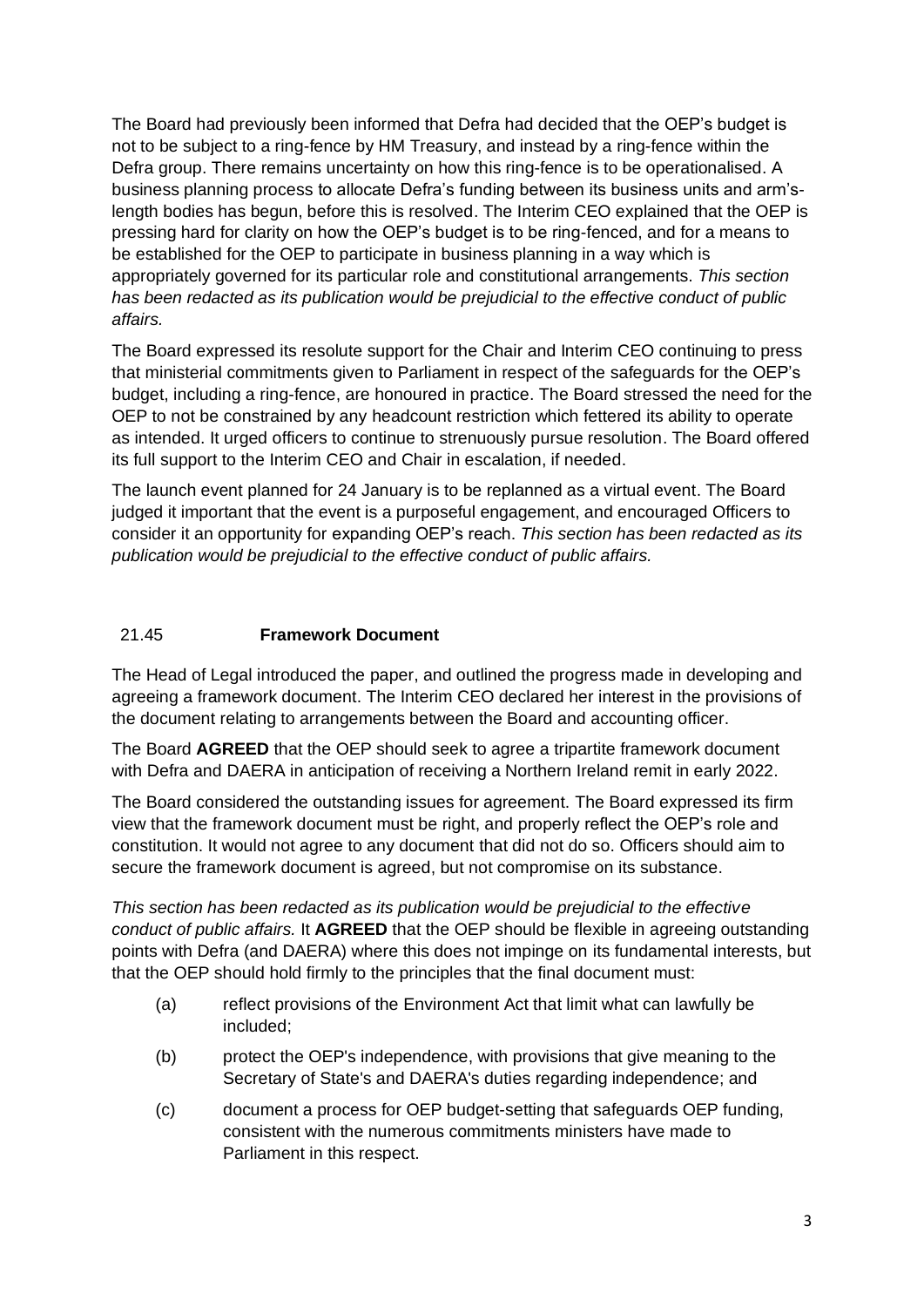#### 21.46 **Draft strategy of the OEP for consultation**

The Board discussed the draft strategic objectives presented. It endorsed the themes and intent of the objectives. The Board offered suggestions for improvement, including that there should be more accessible language and an improved rhythm to the four objectives, so that they work coherently together. More outcome-focussed language could be considered for objective one, and better expression should be found for objective four. Across the objectives, reference should be made to human health and wellbeing alongside the natural environment.

The Board **AGREED** the draft strategic objectives which create the structure for the draft strategy in principle and will return to redrafted text at its next review.

The Board considered and gave feedback on the draft strategy presented, and noted the feedback received through stakeholder engagement. It recommended that the structure of the strategy be considered, to avoid the repetition in the sections on objectives and functions. The complaints section should be more prominent, recognising that there are elements of complaints process on which we would not wish to consult. Officers should consider whether the strategy is the right channel to encourage improved quality of complaints.

The Board judged that a clearer and early expression of OEP's remit should be included, for example in explaining what reserved matters are, and what OEP's role is overseas. It queried the absence of reference to the EU, its institutions and the institutions of the Republic of Ireland. It discussed the need to set expectations appropriately, not suggest that OEP will have minimal effect, nor that we will solve all issues. There was some inconsistency through the draft on this tone.

A discussion was held on the section on proportionality.*This section has been redacted as its publication would be prejudicial to the effective conduct of public affairs.* This section is to be revisited.

A discussion was held on the tone and writing style. Views included that the draft should have more active language, and be clearer about the approach and actions we will take. The shortness of sentences was welcomed, but to take care that it didn't become more pronounced. It was noted that 'we' is used to mean both the OEP, and the general public; this should be avoided. The Board encouraged Officers to consider an easily navigable web based version, though recognised this may be developed for the strategy adopted in April. The Board felt a clear key or contents page would aid readability, as would a section on 'the OEP at a glance'. This would show stakeholders what the OEP would and would not do.

The Board judged the overall tone too modest, and there was reason to be more purposeful and determined. This must not sensationalise the OEP's role, but be bolder, and reflect a firmness of intent. This must be balanced with not over promising, given the resources available.

The Board considered the consultation approach outlined. It noted the successful approach to pre-consultation engagement, and that the content discussed with stakeholders had been broadly welcomed. It is not expected that the consultation would generate strong resistance to our proposed approach, but instead provide insight and welcome challenge.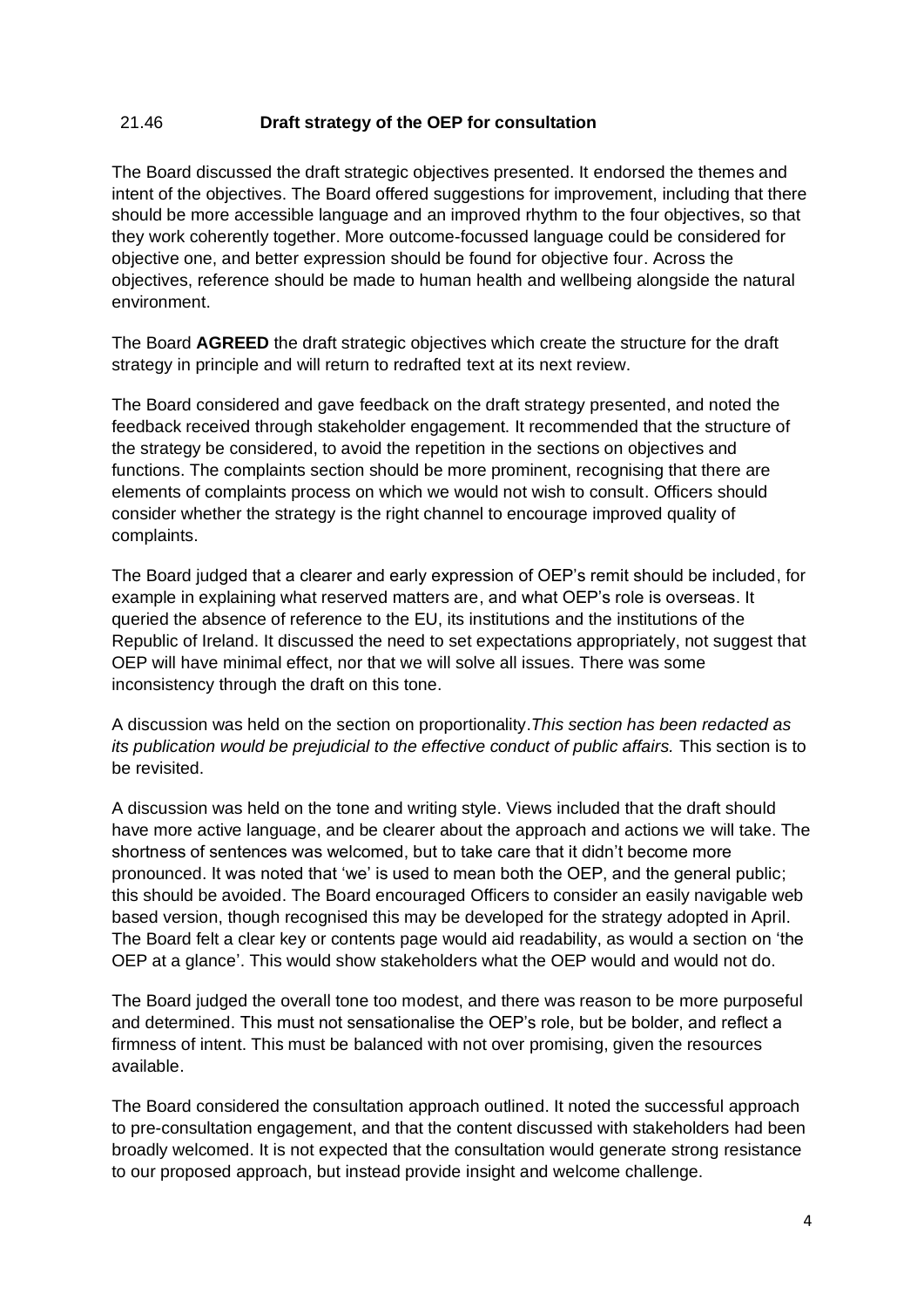The Board had a discussion on the appropriate way to engage with the general public, and the issues on which that engagement should occur. A range of views were expressed. There was scepticism that citizen juries were an appropriate vehicle for this engagement, but a recognition of the need for genuine public engagement. This would protect against a disconnect with public priorities. A strategy for public engagement is needed, in time. **ACTION** Head of Communications and Strategic Relations.

The Board recommended greater degree of engagement with select committees, and their chairs. **ACTION** Head of Business Strategy and Planning

Subject to its comments, the Board **AGREED** the approach to consultation set out.

## 21.47 **Our approach to scrutiny of environmental law**

The Board discussed the proposed interpretation of our monitoring of environmental law function. The Board noted that a broad interpretation of the duty was advocated, which would include, for example, regulatory regimes which fall from law and the regulations they introduce as well as guidance and command papers if closely connected to environmental law. *This section has been redacted as it contains legally privileged advice.*

The Board discussed where the OEP may focus to maximum effect. The proposed interpretation of our duty allows for monitoring of environmental law as it is applied on the ground. This ought not be an exclusive focus in our approach, but we may wish to note this as an opportunity for the OEP to add value, without overreaching our role, and reaching through other regulators and public authorities. Similarly, there may be particular opportunities in monitoring systemic issues, or in the OEP seeking to bring coherency and cohesion by not taking a narrow view of the law to be monitored. We do not need to choose one over another in our strategy, but should leave our options open.

The Board considered the approach proposed for how we will monitor. *This section has been redacted as it contains legally privileged advice.* The Board *this section has been redacted as it contains legally privileged advice* and discussed that our stakeholder engagement, monitoring of the EIP and broader functions collectively monitor environmental law. The Board queried whether a state of environmental law review might be commissioned.

The Board discussed the nature of our reports under this function. These might aim to be somewhere between a select committee and law commission report.

It noted that delivery plans need to be realistic to include procurement, consultation, and engagement after the fact. It may on occasion be appropriate to encourage select committees to take an interest in an area of law we have monitored, with a sound and authentic evidence base on which to build.

The Board **AGREED** the approach for monitoring the implementation of environmental law set out.

The Board **DID NOT AGREE** the recommendation that our early analyses will be more exploratory, as we develop this function. Instead, it argued that all our work should lead to reports of substance, which have impact.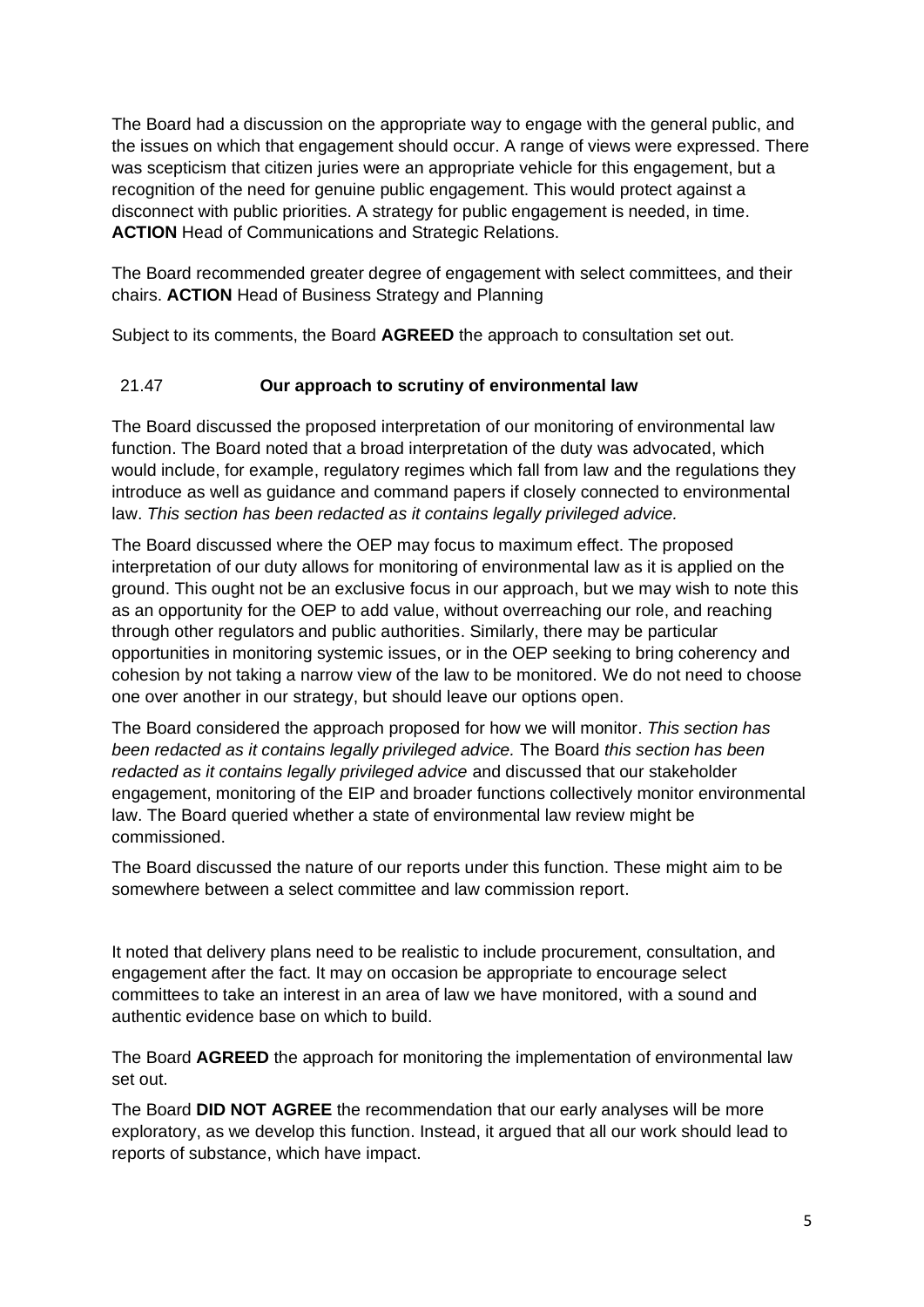### 21.48 **Our approach to scrutiny of EIPs and targets – initial activities**

The paper was introduced setting out the first steps that might be taken in developing the function of monitoring and reporting on EIPs and targets. In considering these first steps, the Board noted that the reaction to the first report will be important in determining the right approach, as will lessons learned through its creation.

The Board judged that our first priority should be to critically assess the government's progress report, and how credible it is. This is to be core for our work and will include extending our insights through the six building blocks which are the foundation of our first report. It will not normally be the OEP's role to separately assess progress, though we should focus on gaps we identify so that the progress report can be improved.

The Board noted the importance of stakeholder intelligence in our critical analysis, and identification of gaps. This should include determining gaps or issues that might be a priority.

The Board noted that the current report is a stock-take. Having done this, we may wish to test the extent to which progress is made in the areas identified. It will be important to consider the cycle for review of the EIP, so that our activity can be planned such that our recommendations have most impact. Over the five year review cycle, one approach would be to have a different focus each year to provide a basket of evidence over the cycle.

The Board discussed that the monitoring and reporting of targets is important, including who is accountable for delivery. Our competence and capacity to monitor the priority areas is therefore important. It may be important to seek that government integrate the targets properly into the EIP.

The Board reflected on the competencies needed for this function to succeed. Our expertise might be in methodology and governance, rather than specific subject matter areas. An operating model could be developed that saw that commissioned within a common, repeatable model. Our internal operating model and resource strategy is important, and particularly how we access and procure external expertise.

The Board **AGREED** that the baseline monitoring activities in the first 6 months of next year focus on developing our governance structure for monitoring, preparing for our second 25 YEP monitoring report and building our capability to monitor the legal targets due to be set by autumn 2022.

The Board **AGREED** to develop a governance proposition to steer decision making on the 2022/23 report. An operating model for delivery of the EIP and targets is to be a key part of that, including for example, how we access expertise.

The Board **AGREED** that the development of an analytical decision support tool to support the OEPs monitoring activities is **NOT** a priority but will be regularly reviewed depending on the extent to which government develops a sufficiently valid tool.

#### 21.49 **Our complaints procedure**

The complaints procedure was introduced. It aims to guide users in easy and user-friendly language reconciled with the statutory obligations.

The Board discussed the merit in having a clear expression of what a good complaint looks like, so that complainants can be helped to get complaints right. This could be within the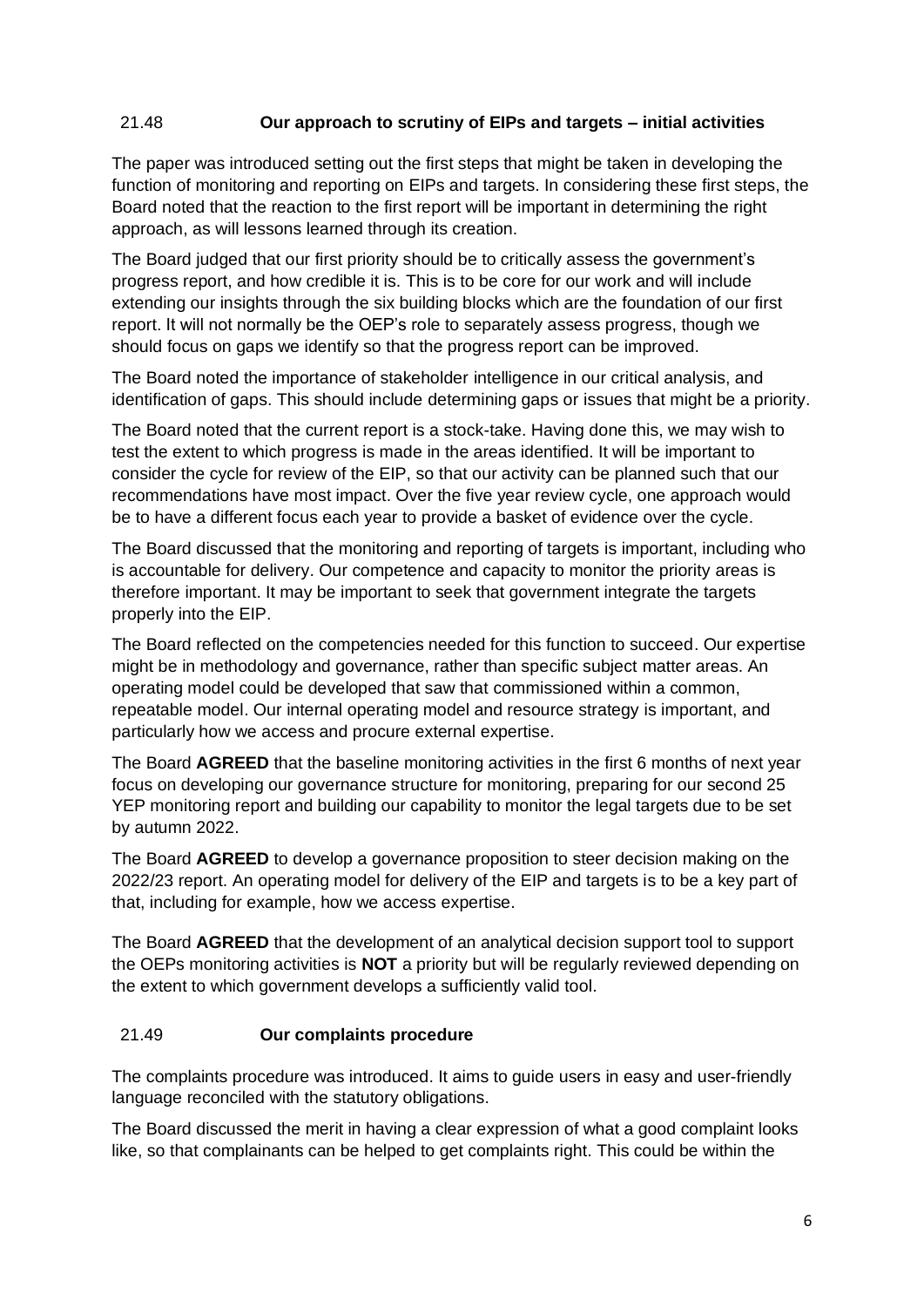procedure or associated frequently asked questions. **ACTION** Head of Monitoring Environmental Law and Advice

The Board made observations on the complaints procedure, including of its tone and language. It recommended reviewing the website of the New Zealand commissioner for the environment as a comparison.

The Board noted that it can be helpful to allow complainants to talk to a member of staff to ensure they complete complaints well, and that this can save resource over time. It noted that visual references, such as a decision tree, can help user understanding.

Subject to its comments, the Board **AGREED** that we should finalise and publish the statutory complaints procedure on the substantive basis considered, and **AGREED** that final approval of the complaints procedure is a matter for the Interim CEO in consultation with the Chair.

## 21.50 **Our prioritisation approach**

The Board considered the prioritisation approach presented, which was informed by the Board's previous discussions, and the views of stakeholders.

The Board judged that greater clarity is needed to ensure we capture small scale cumulative effects, whether from the same cause or a similar cause on the same issue. The current drafting appears to emphasise a single effect.

The Board noted that the framework should allow for particularly significant cases or matters to be progressed, where a systemic impact on the legal framework or policy might be expected. This would be considered in judgements about the difference our actions could have.

The Board judged that the framework should be clearer that there are issues on which we have no discretion.

It considered the approach to operationalisation of the framework, and noted that there is an appropriate emphasis on judgement which it welcomed. It expressed caution about the level of specificity to be included in the public consultation ahead of the approach being tested, and suggested Officers trial an approach, or considered whether more flexibility could be secured by expressing differently.

Subject to this discussion, the Board **AGREED** the prioritisation framework presented.

#### 21.51 **Working with others**

The paper outlined progress of developing memoranda of understanding (MoUs) with the ombudsman services, devolved authorities and the Climate Change Committee and the intentions with respect to other organisations.

The Board considered the draft MoU with PHSO. It asked that Officers reflect on whether issues relating to GDPR, confidentiality and a shared intent to cooperate were appropriately included. It noted that the principles for cooperation appear to be negative, rather than positive, and could be drafted differently to include, for example, sharing of experience and information.